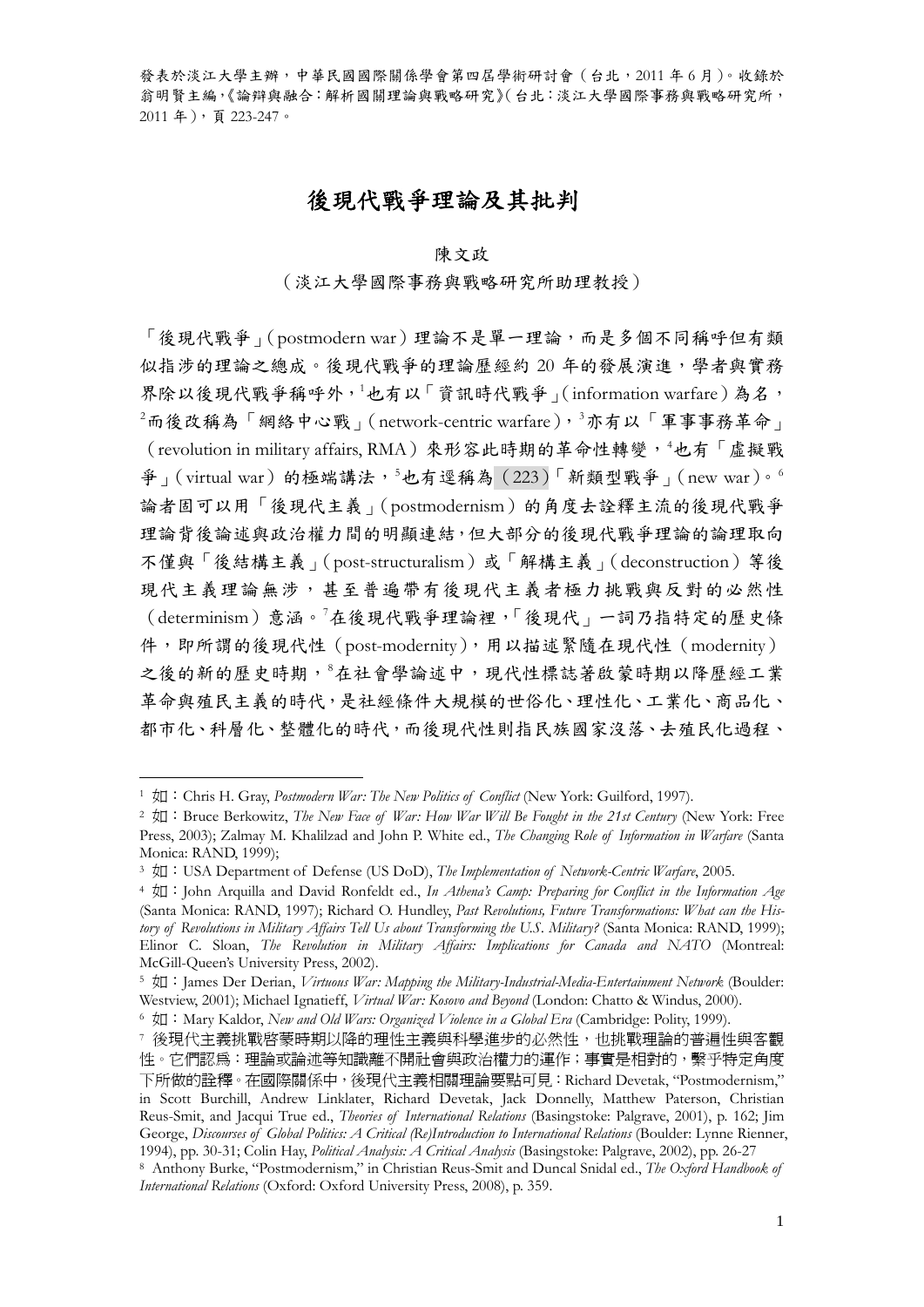民族主義與宗教基本教義派的興起、文化的破碎等等的過程或現象,尤指資訊社 會的來臨與其帶來的對既有社經條件之劇烈轉型。[9](#page-1-0)同樣 (224) 的,後現代戰爭 指的是當前的戰爭型態,通常以後冷戰時期為切割點,之前稱為現代戰爭,之後 稱為後現代戰爭,並以波灣戰爭 (Gulf War, 1991) ––後冷戰時期第一場大規模 戰爭––為典範。當然,對於戰爭––它的的起因、遂行過程與影響,人文或社會 科學都有各自不同的理論體系。[10](#page-1-1)不過,大多數的後現代戰爭理論多以戰爭型態 (warfare)為主,包括戰爭本質(nature of war)與戰爭遂行的組織(organization)、 準則(doctrine)與科技(technology)等四個面向。無論論者使用哪一種稱呼, 他們的論點都顯示出相當的一致性:新的軍事科技帶動了後現代戰爭型態的成 形,先驅論者Andrew F. Krepinevich在他著名的〈從騎兵到電腦:軍事革命的模式〉 明白地指出這種因果關係:「新的科技應用於大量的軍事系統中,並結合創新的 作戰概念與組織再造,以部隊戰鬥潛能與軍事效能上的急遽增加,來根本性改變 衝突的特質與進行方式。」1美國國防部在定義軍事事務革命時也沿用同一觀點: 「歷史上,軍事事務革命發生於:新的科技結合作戰概念的革新與組織的調整 後,一起整合進軍事系統中,並根本性地改變軍事作戰的特質與進行之時。」[12](#page-1-3) 換言之,後現代戰爭來自科技的驅動,而在戰爭本質、軍事組織、軍事準則上產 生了有別以往的重大改變(如表一)。(225)

<span id="page-1-0"></span><sup>9</sup> Steven Best and Douglas Kellner, *Postmodern Theory* (New York: Guilford, 1991), p. 4; Steven Best and

<span id="page-1-1"></span>Douglas Kellner, *The Postmodern Turn* (New York: Guilford, 1997), p. 29 10 有關社會學、政治學、人類學或文化研究等學門(科)對於戰爭界定之比較可參見:Brain E. Fogarty, *War, Peace, and the Social Order* (Boulder: Westview, 2000), pp. 50-79. 11 Andrew F. Krepinevich, "Cavalry to Computer: The Pattern of Military Revolutions," *National Interest*,

<span id="page-1-2"></span> $No.37 (1994)$ , p. 30.

<span id="page-1-3"></span><sup>12</sup> US DoD, *Annual Report to the President and the Congress*, 1995, p. 107.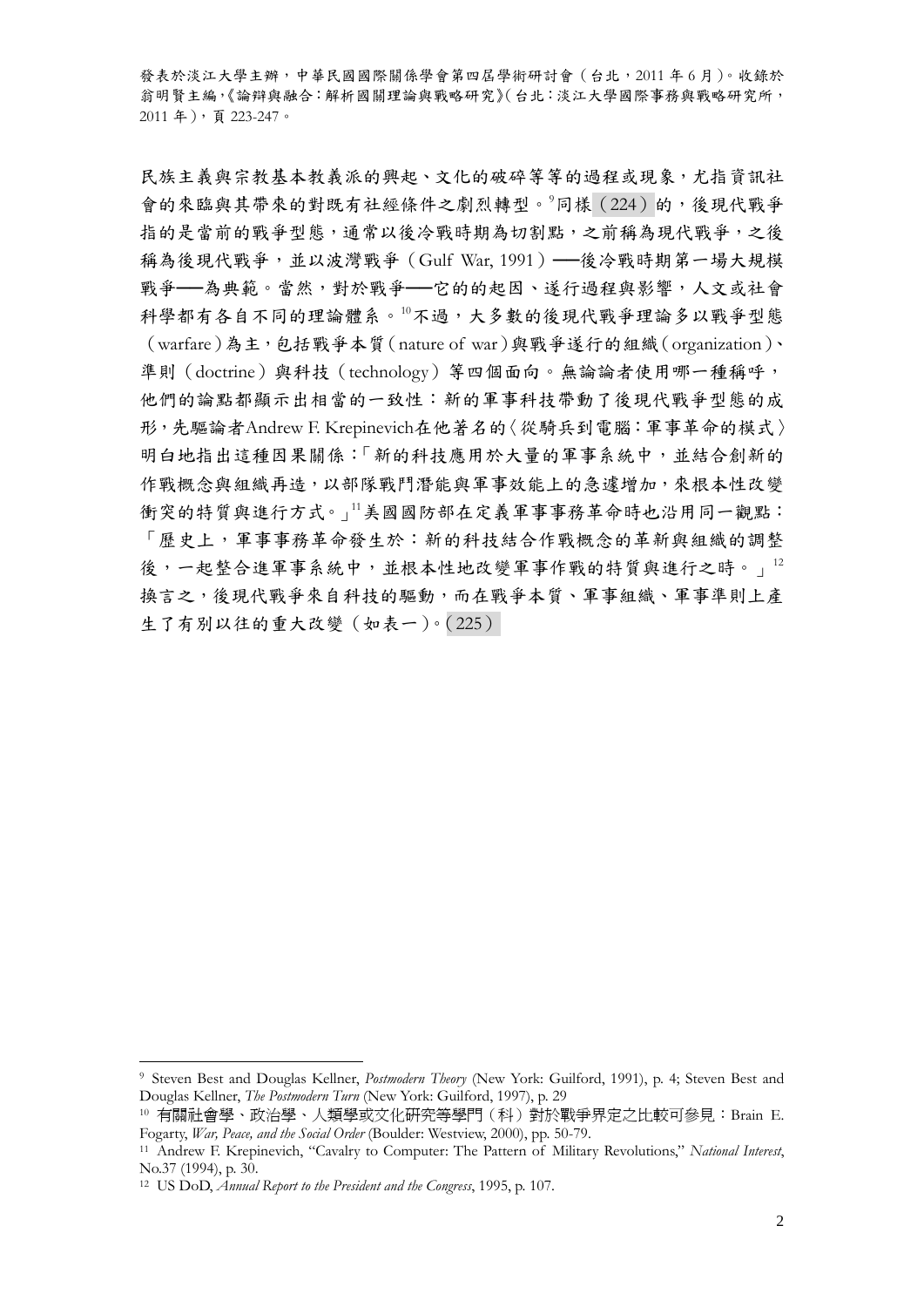| 變化指標 |      | 現代戰爭      | 後現代戰爭      |
|------|------|-----------|------------|
|      |      | 驅動力       |            |
| 科    | 生產模式 | 工業化       | 資訊化        |
|      | 武器產製 | 經濟動員、大量生產 | 軍工複合體、少量多款 |
| 技    | 指標武器 | 火力載具      | 資訊載具       |
|      |      | 影響        |            |
| 本    | 威脅來源 | 同類型的敵對國家  | 不對稱挑戰      |
|      | 爭奪標的 | 領土、意識型態   | 意識型態、價值    |
|      | 戰爭目標 | 擊敗敵人、佔領敵國 | 有限目標、危機控制  |
|      | 社會態度 | 支持→敵視     | 敵視→漠視      |
| 質    | 政治考量 | 明顯區隔      | 優先或模糊      |
| 組    | 組織特徵 | 層級分工嚴密    | 扁平化        |
|      | 兵力結構 | 微主募輔→募主徵輔 | 少數的高度專業化部隊 |
|      | 軍隊組成 | 排除女性與私人組織 | 整合女性與私人組織  |
|      | 主戰兵力 | 地面部隊      | 航空部隊       |
| 織    | 仿效對象 | 戰爭領導將領    | 戰鬥同儕       |
| 準    | 主要任務 | 國土防衛→協助盟邦 | 維和、反恐、人道救援 |
|      | 作戰方式 | 摧毁敵人有生力量  | 點穴、斬首      |
| 則    | 作戰方式 | 人員消耗→火力消耗 | 遠距精準打擊     |

#### 表一:後現代戰爭理論主要論點

來源:作者自繪

後現代戰爭理論不只是描述現象的理論而已,與大部分的戰略理論一樣,它 很快成為推動國防軍事政策變革的智識工具,成為美國國防部推動「軍事轉型」  $(military transformation)$ 的指導,也成為各國在仿效美軍變革時所一併接受。 $^{13}$  $^{13}$  $^{13}$ 因此,對於後現代戰爭理論的批判自然也成為對美軍變革之論述基礎與其他國家 是否值得或可以仿效的質疑。在這些批判與質疑中,以下二個面向最值得留 意:

## 後現代性的爭論 (226)

生出傳統的克勞塞維茲派學者 (Clausewitzian) 對後現代戰爭理論的強烈質疑, 爭議 較大。 後現代戰爭理論引起的最大爭議在於後現代性的界定與分析上的時間依托點 (analytical temporal bracket),兩者都與歷史見解有關,但前者涉及理論本身,衍

先論後者:後現代戰爭論者在分析上的時間依托點,亦即後現代性與現代性 的時間分割點。就此,約有兩派講法(見圖一):雖然Alvin Toffler and Heidi Toffler

<span id="page-2-0"></span><sup>13</sup> Elinor Sloan, *Military Transformation and Modern Warfare: A Reference Handbook* (Westport: Praeger, 2008), pp. 2-3, 52.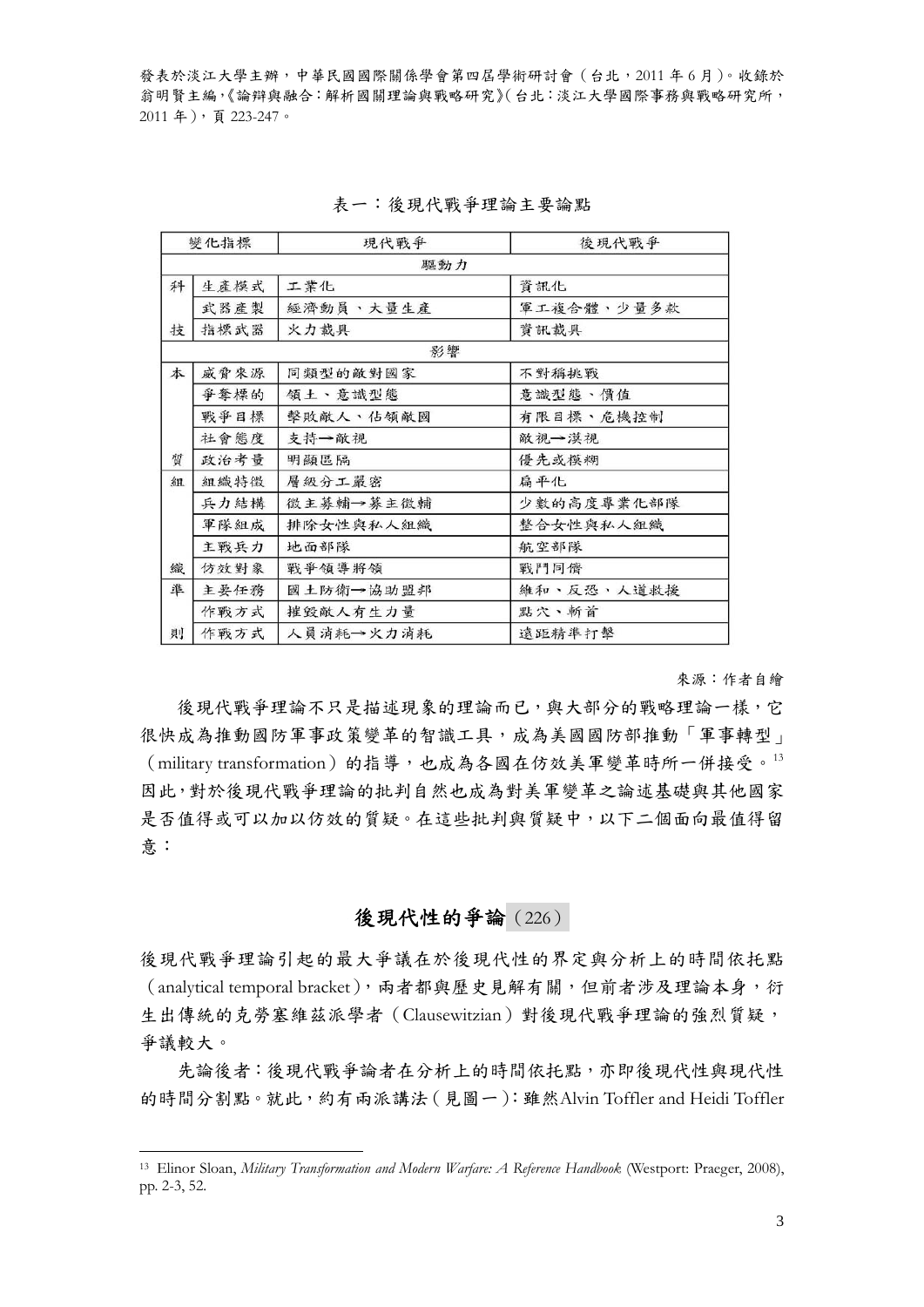不是軍事專家,也不能說是此類爭論的先行者,但他們在 1993 年暢銷書《新戰 爭論》(*War and Anti-War: Making Sense of Today's Global Chaos*)確實將後現代戰爭的 論點提到普羅大眾面前,吸引更多戰略研究者或實務工作者相繼投入後現代戰爭 的研究。他們認為生產要素的改變將使得戰爭的型態產生變化:「第一波的戰爭」 約與農業時代相當,「第二波戰爭」約與工業時代相當,而目前方興未艾的以資 訊為核心資源之第三波經濟型態,將產生所謂的「第三波戰爭」(the third wave warfare)的型態。[14](#page-3-0)在此意義下,後現代戰爭即為資訊時代戰爭。工業革命始於 18 世紀中葉,因此把農業時代與工業時代在戰爭型態轉變的分界線劃在「拿破 崙時代」是傳統的主流看法。[15](#page-3-1)因此,第三波戰爭型態即在推翻拿破崙時代以降 的第二波(227)工業時代戰爭型態。三波戰爭型態論者,持宏觀看法,強調社 會整體(特別是財富獲得與累積方式)的革命。他們普遍認為工業革命催生了大 規模的社會革命,使得農業時代舊有的缺乏裝備、組織的季節性戰爭與小規模軍 隊面對面搏鬥的刀刃殺傷方式,轉變為工業時代的大規模軍備生產、嚴密組織的 全面性戰爭與大規模軍隊遠距的槍砲殺傷方式。軍事事務革命約發生於法國大革 命前後,拿破崙的戰爭型態是其代表。因此,要檢驗後現代戰爭型態的獨特性, 必須把拿破崙時期以降的戰爭型態與當今後現代戰爭進行比較。

另一派持「第四代戰爭」(the fourth generation warfare)型態看法的學者,雖 對後現代(也就是第四代)戰爭型態的起點無不同的看法,但它們把現代性戰爭 型態的起點劃在第一次世界大戰,<sup>[16](#page-3-2)</sup>或更明確的 1918年,<sup>[17](#page-3-3)</sup>或戰後的 1920、1930 年代。[18](#page-3-4)除此,也有部分學者認為 [19](#page-3-5)39年德國入侵波蘭才是現代戰爭的開始;<sup>19</sup> 或認為1939年是現代戰爭的頂點。[20](#page-3-6)四代戰爭型態論者,持微觀看法,強調戰爭 方式(特別是作戰型態與武器發展)的革命。(228)他們特別強調第一次世界大 戰的革命性影響,以及之後連帶產生的變化––包括了協同兵種作戰型態、閃擊 戰思想的誕生、戰略轟炸、航空母艦作戰型態、無限制潛艦戰、兩棲登陸作戰與

<span id="page-3-0"></span><sup>14</sup> Alvin Toffler and Heidi Toffler, *War and Anti-War: Survival at the Dawn of the 21st Century* (New York: Warne, 1993), chapter 8 and 9.

<span id="page-3-1"></span><sup>15</sup> 例如:德國戰史家 Han Delbruck 把拿破崙時代視為現代戰爭的黎明,同時期的法國戰爭學院 教官柯林 J. Colin 亦持相同看法,英國 Bernard Montgomery 元帥則更明確地指出 1815 年是現代戰 爭開始,美國當代戰爭量化理論家杜皮 Trevor N. Depuy 把戰爭型態分為「肌肉時代」、「火藥時 代」與「科技轉變時代」三期,拿破崙時代的結束正是科技轉變時代的開始。分見:J. Colin, *The Transformations of War*, Translated by Brevet-Major L. H. R. Pope-Hennessy (London: Hugh, 1912); Hans Delbruck, *History of the Art of War, Volume IV: The Dawn of Modern Warfare*. Translated by Walter J. Renfroe, Jr. (Lincoln: University of Nebraska Press, 1985); Trevor N. Dupuy, *The Evolution of Weapons and Warfare* (London: Jane's, 1980); Bernard Montgomery (Field-Marshal Viscount Montgomery of Alamein), *A His-*

<span id="page-3-2"></span>tory of Warfare (London: Collins, 1968).<br><sup>16</sup> Williamson Murray, "Thinking about Revolutions in Military Affairs," Joint Force Quarterly, Summer, 1997.<br><sup>17</sup> Colin J. McInnes, *Men, Machines and Emergence of Modern Warfare,* bat Studies Institute, 1992).

<span id="page-3-4"></span><span id="page-3-3"></span><sup>&</sup>lt;sup>18</sup> 如: Robert J. Bunker, "Generations, Waves, and Epochs: Modes of Warfare and the RPMA," *Airpower Journal*, Spring, 1996.<br><sup>19</sup> 如: Ashley Brown, *Modern Warfare: From 1939 to Present Day* (London: Orbis, 1985).

<span id="page-3-5"></span>

<span id="page-3-6"></span><sup>&</sup>lt;sup>20</sup>  $\overline{L}$  : Archer Jones, *The Art of War in the Western World* (New York: Barnes & Noble, 1987).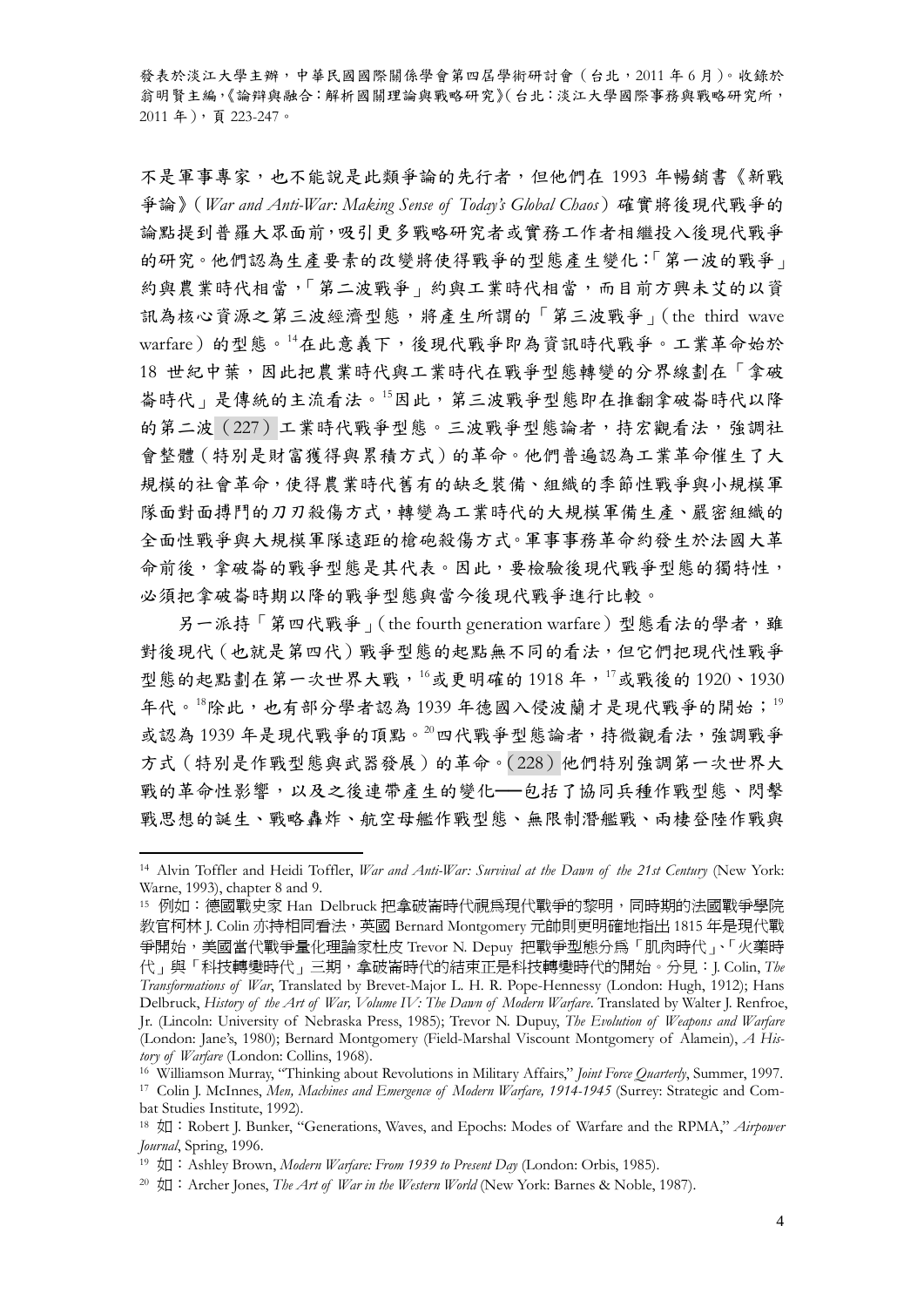資訊戰思想與匿蹤科技的萌芽等等。因此,若要清楚後現代戰爭的獨特性,必須 把第一次世界大戰以降的戰爭型態與後現代戰爭進行比較。



### 圖一:戰爭型態的分類

來源:陳文政、趙繼綸,《不完美的戰場:資訊時代的戰爭觀》(台北:時英,2001),頁40。

宏觀與微觀的觀點的不同也顯現兩派對於驅動後現代戰爭的起因之不同見 解。持三波論,多為社會決定論,認為這些新的軍事科技、軍事準則與軍事組織 是為了因應新的社會條件,也都反映出當時當地的社會背景。Toffler夫婦認為社 會生產要素的改變使得戰爭的型態產生變化即為一例,又如歷史學家Jeremy Black 把軍事事務革命的RMA縮寫置換並指出:軍事事務革命實肇因自「對軍隊態度 革命」(Revolution in Attitudes towards the Military, RAM),這些包括政治與社會環 境改變,特別是後者,(229)當前的社會個人主義的抬頭與崇尚享樂,使得民眾 無論在平時與戰時都對戰爭或軍隊不感興趣也不想參與。是這些社會條件的變化 帶動後現代戰爭型態的產生。[21](#page-4-0)二次大戰之後西方國家出生率普遍降低、小家庭 盛行,使得社會對於戰場傷亡的異常敏感。過去那種戰爭必然的大規模傷亡,對 於現今西方社會來說是很難接受的事。[22](#page-4-1)Michael Howard甚至說:「社會越進步, 越多人認為戰爭是野蠻而不是什麼英雄式的事。」[23](#page-4-2)到了這種被戰略家Edward Luttwak 所說的「後英雄時代」(Post-Heroic Age),  $^{24}$  $^{24}$  $^{24}$ 過去那種勝利無價的概念幾 已蕩然無存,以人力來衡量,勝利不僅要低價,有時低價甚至於凌駕過勝利本身。

後者,持科技決定論,如前文所述,認為是新的軍事科技帶動了後現代戰爭 型態的成形,此說為多數後現代戰爭論者所主張。

<span id="page-4-1"></span><span id="page-4-0"></span><sup>21</sup> Jeremy Black, *War* (London: Continuum, 2001), p. 9. 22 Lawrence Freedman, *The Revolution in Strategic Affairs* (London: International Institute for Strategic Studies, 1998), p.15.

<span id="page-4-2"></span><sup>&</sup>lt;sup>23</sup> Michael Howard, "How much can Technology Change Warfare," in Michael Howard and John F. Guil-<br>martin Ir., *Two Historian in Technology and War* (Pennsylvania: U.S. Army War College, 1994), p.6.

<span id="page-4-3"></span><sup>&</sup>lt;sup>24</sup> Edward Luttwak, "Post Heroic Military Policy," *Foreign Affairs*, Vol.75, No.4 (1996), pp.33-44.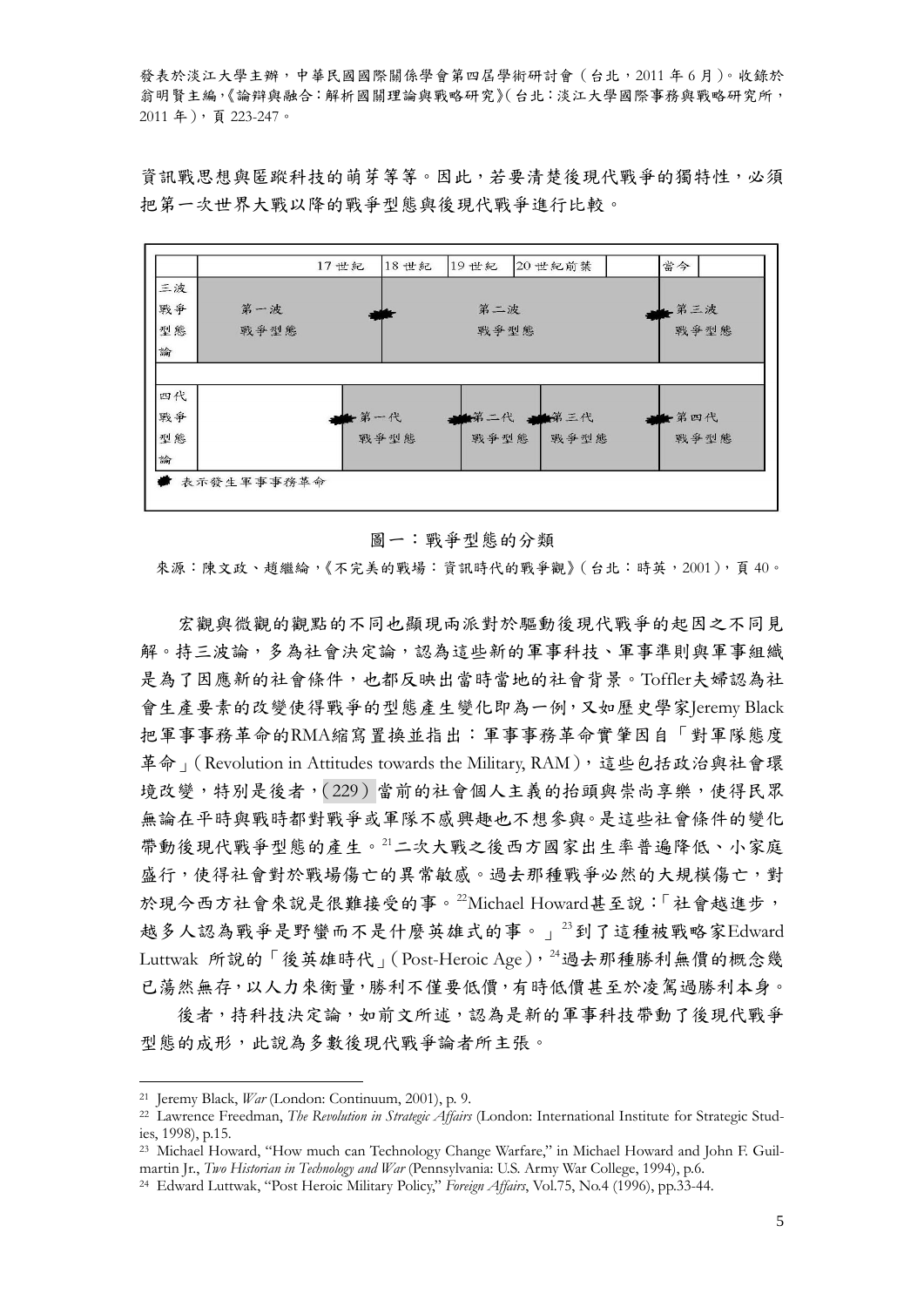兩派之爭實為「雞生蛋還是蛋生雞」的問題,並非無調和的可能。科技變化 帶來社會變化,形成與以往不同的社會型態,深刻地改變人類的知識與社會的組 織。科技的進步或許並非基於要改良既有的軍事手段,但軍事手段獲得改良卻是 每一場科技革命的必然效果。[25](#page-5-0)戰爭的每一部份都受到技術的影響;同樣地,技 術的每一部份也都以直接或間接的方式影響戰爭。導致戰爭的原(230)因與戰 爭進行的目的;開戰戰役的打擊和結束戰爭的勝利;軍隊與社會的關係;計畫、 準備、執行和評估;作戰、情報、組織和補給;目標、方法、能力和任務;指揮、 領導、戰略和戰術,甚至於我們的頭腦在思考戰爭問題所採取的觀念架構,無一 不(直接)受到軍事科技或(間接)受到當時科技所形成的社會條件所影響。[26](#page-5-1)

但另一個爭論顯然就比較難以調和。這些質疑者根本性地挑戰後現代戰爭理 論所主張的獨特性,認為根本無後現代性的存在,現代性並未結束,當前的戰爭 型態,不過是現代戰爭型態的延伸,充其量為「現代性晚期」(late modernity)的 戰爭型態。即便在社會學中,像是Jurgen Habermas、Anthony Giddens或是Ulrich Beck等人固然同意當前大規模的社會轉型確實存在,但他們並不贊同將之稱為後 現代性,他們認為當前社會還是有許多現代性的遺緒或甚至延伸,而後現代性要 一刀兩斷與現代性割離,實言之過早。甚至有Bruno Latour還認為我們的社會根 本都還沒有經歷進入現代性,更遑論後現代性。[27](#page-5-2)

同樣的,當Charles C. Moskos, John Allen Williams and David R. (231) Segal 倡 言:冷戰的結束也是現代性戰爭的結束,取而代之的是後現代性戰爭型態,而相 對應的,軍事組織也轉變為後現代性軍隊。[28](#page-5-3)Bradford Booth, Meyer Kestnbaum, and David R. Segal 則指出:當前的軍隊在基本的國土防衛任務上並未全然喪失,並 仍保有許多在冷戰時期即存在的意識型態象徵,現代性的傳統在軍隊中還是存 在。後現代性所意涵的重大改變並未真正到來。[29](#page-5-4)質疑者也認為:儘管當前戰爭 型態所使用的媒介或科技是嶄新的,以網路戰為例,它們打擊的目標還是敵人的 指管系統,這並不是什麼新的戰爭態樣,因此並未重新界定戰爭。[30](#page-5-5)後現代戰爭 強調媒體對於戰爭型態的影響,即所謂CNN效應。但這也不是新鮮的事,也不 是後冷戰時期才出現的獨特現象。早在 1964年,當代戰爭研究先驅Quincy Wright 便指出:「現代戰爭的趨勢是語言勝過於實體(about words more than about

<span id="page-5-0"></span><sup>25</sup> Barry Buzan, *An Introduction to Strategic Studies: Military Technology and International Relations* (Hampshire: St. Martin's, 1987), p.19.<br><sup>26</sup> Martin van Creveld. Technology and War: From 2000 B.C. to the Present (New York: Free Press. 1991), p.311.

<span id="page-5-2"></span><span id="page-5-1"></span><sup>&</sup>lt;sup>27</sup> Wayne Gabardi, Negotiating Postmodernism (Minneapolis: University of Minnesota Press, 2001), p. xviii; David Lyon, "Post-modernity," in Gary Browning, Abigail Halcli, and Frank Webster ed., *Understanding* 

<span id="page-5-3"></span><sup>&</sup>lt;sup>28</sup> Charles C. Mosko, John Allen Williams, and David R. Segal, "Armed Forces after the Cold War," in Charles C. Mosko, John Allen Williams, and David R. Segal ed., *The Postmodern Military: Armed Forces after the* 

<span id="page-5-4"></span><sup>&</sup>lt;sup>29</sup> Bradford Booth, Meyer Kestnbaum, and David R. Segal, "Are Post-Cols War militaries Postmodern?"<br>*Armed Force & Society*, Vol. 27, No. 3 (2001), p. 324.

<span id="page-5-5"></span><sup>&</sup>lt;sup>30</sup> Alexander Moseley, *A Philosophy of War* (New York: Algora, 2002), p. 34.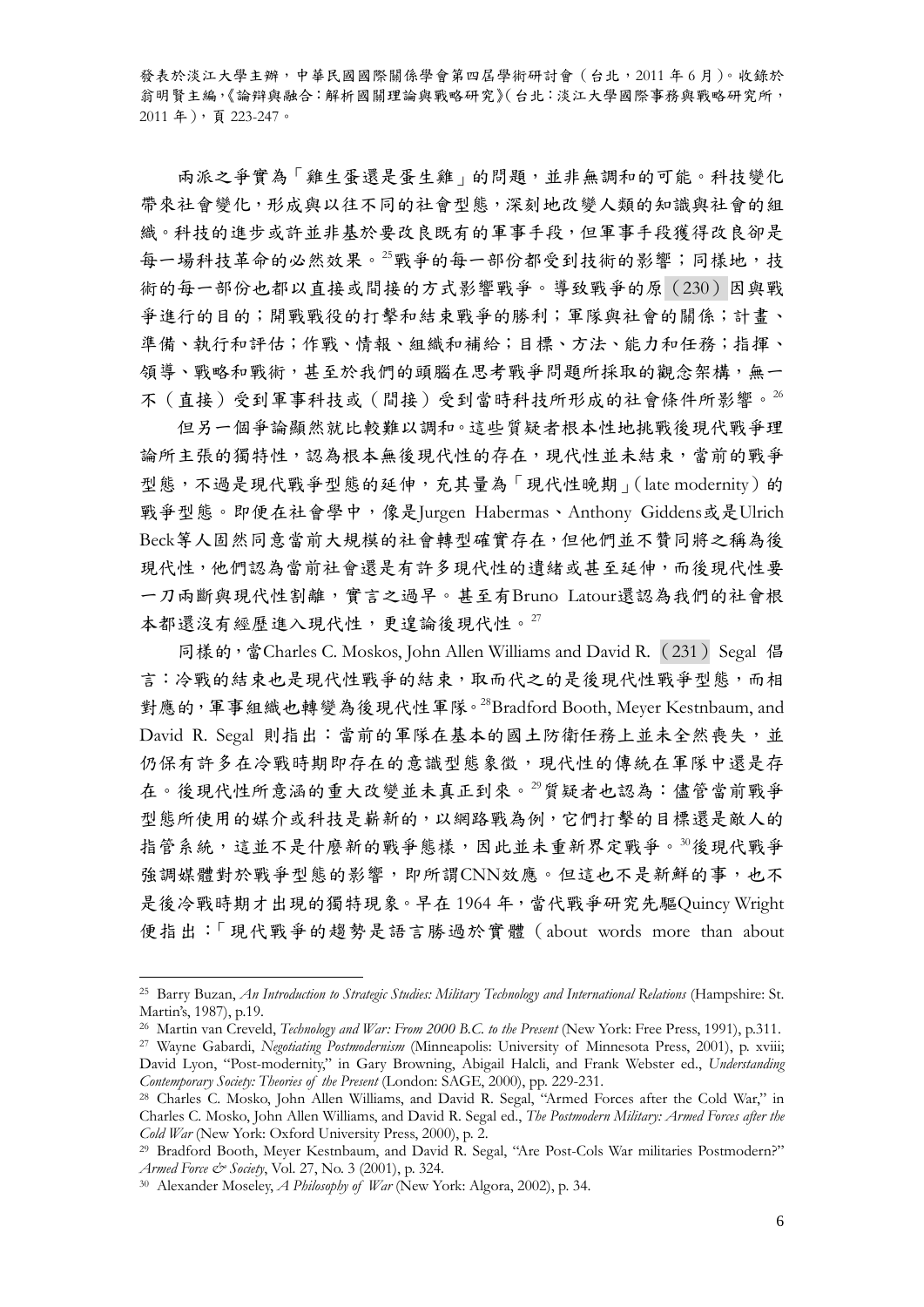things),是可能性、希望或抱負勝過於事實、貪婪或條件。……因此,戰爭依托 於現代文明之上,存於複雜的意識型態架構上,並以語言、律法、象徵與價值等 諸多教育加以維持。」[31](#page-6-0)越戰是第一場「媒體戰爭」,1986 年的春節攻勢(Tet Offensive),在戰術上,北越吃了個大敗仗。但越共與美國憲兵在西貢美國大使 館內外的戰鬥、順化城在戰火中淪成廢墟等等鏡頭,透過螢幕傳回美國,大大地 震撼美國大眾。北越戰術上的失敗換得戰略面上的成功,它縮短了美國人忍受越 戰的時間。在美國媒體一片悲觀報導下,詹森總統宣布不再競選連任。而繼任的 尼克森對此的另一個結論是:「媒(232)體是我們最爛的敵人。」[32](#page-6-1)語雖偏頗, 但也顯示出全球最強的國家領導人面對媒體對戰爭的詮釋權力而難以招架的窘 狀。這些例子說明了:後現代戰爭理論的後現代性似乎不是獨特的現象,而是現 代性的延伸。

更重要的,當比較激進的後現代戰爭認為:軍隊的政治效用(political utility) 將產生變化,[33](#page-6-2)而且國家不一定是擁有發動戰爭控制權的主體,各種為了宗教、 種族背景的非政府組織為了各自目的所發動的戰爭將成為新的戰爭型態,[34](#page-6-3)過去 以拿破崙時代為背景的Carl von Clausewitz《戰爭論》(*On War*)的論理基礎將不復 適用。[35](#page-6-4)此一論點更激起傳統戰略學者的批判,指責這些後現代戰爭理論論者為 「只看到少數面向……,缺乏戰略眼光,過度樂觀的簡化論者;」[36](#page-6-5)或是批評後 現代戰爭理論只是把現代之前的非民族國家交戰的更「舊」的戰爭重述一次,「無 助於我們進一步瞭解現今的戰爭」。[37](#page-6-6)Barry D. Watts也指出當今的資訊科技與偵蒐 裝備固然能大大地幫助指揮官瞭解所處的環境,但是Clausewitz 在理論中再三強 調的戰爭之霧或摩擦等現象與概念(233)並不會因此消失。[38](#page-6-7)要言之,傳統的克 勞塞維茲派學者批判後現代戰爭論基於錯擬的後現代性而揚棄現代性戰爭典範 克勞塞維茲的理論,他們認為:在可預見的未來,克勞塞維茲對於戰爭本質的看 法──諸如機會、戰爭之霧、摩擦等概念──不會有所改變。

完美的戰場與完美的敵人

<span id="page-6-0"></span><sup>31</sup> Quincy Wright, *A Study of War* (Chicago: Chicago University Press, 1964), abridged edition, p. 356. 32 Cited from William M. Hammond, *Reporting Vietnam: Media & Military at War* (Lawrence: University

<span id="page-6-1"></span>Press of Kansas, 1998), p.293.

<span id="page-6-2"></span><sup>33</sup> Kenneth F. McKenzie Jr., "Elegant Irrelevance: Fourth Generation Warfare," *Parameter*, Vol.XXIII, No.3 (August, 1993), p.53.

<span id="page-6-4"></span><span id="page-6-3"></span><sup>&</sup>lt;sup>34</sup> Kaldor, *New and Old Wars*, p. 15.<br><sup>35</sup> 這種對克勞塞維茲 (Carl Von Clausewitz)「三位一體」論的否定,以 Martin van Creveld, *The Transformations of War* (New York: Free Press, 1991) 為代表。

<span id="page-6-5"></span><sup>36</sup> David J. Lonsdale, *The Nature of War in the Information Age: Clausewitzian Future* (London: Frank Cass, 2004), p. 223.

<span id="page-6-6"></span><sup>&</sup>lt;sup>37</sup> Hew Strachan and Andreas Herberg-Rothe, "Introduction," in Hew Strachan and Andreas Her-<br>berg-Rothe ed.. *Clausewitz in the Twenty-First Century* (Oxford: Oxford University Press. 2007). p. 9.

<span id="page-6-7"></span><sup>&</sup>lt;sup>38</sup> Barry D. Watts. *Clausewitz ian Friction and Future War* (Washington D.C.: National Defense University), p. 79.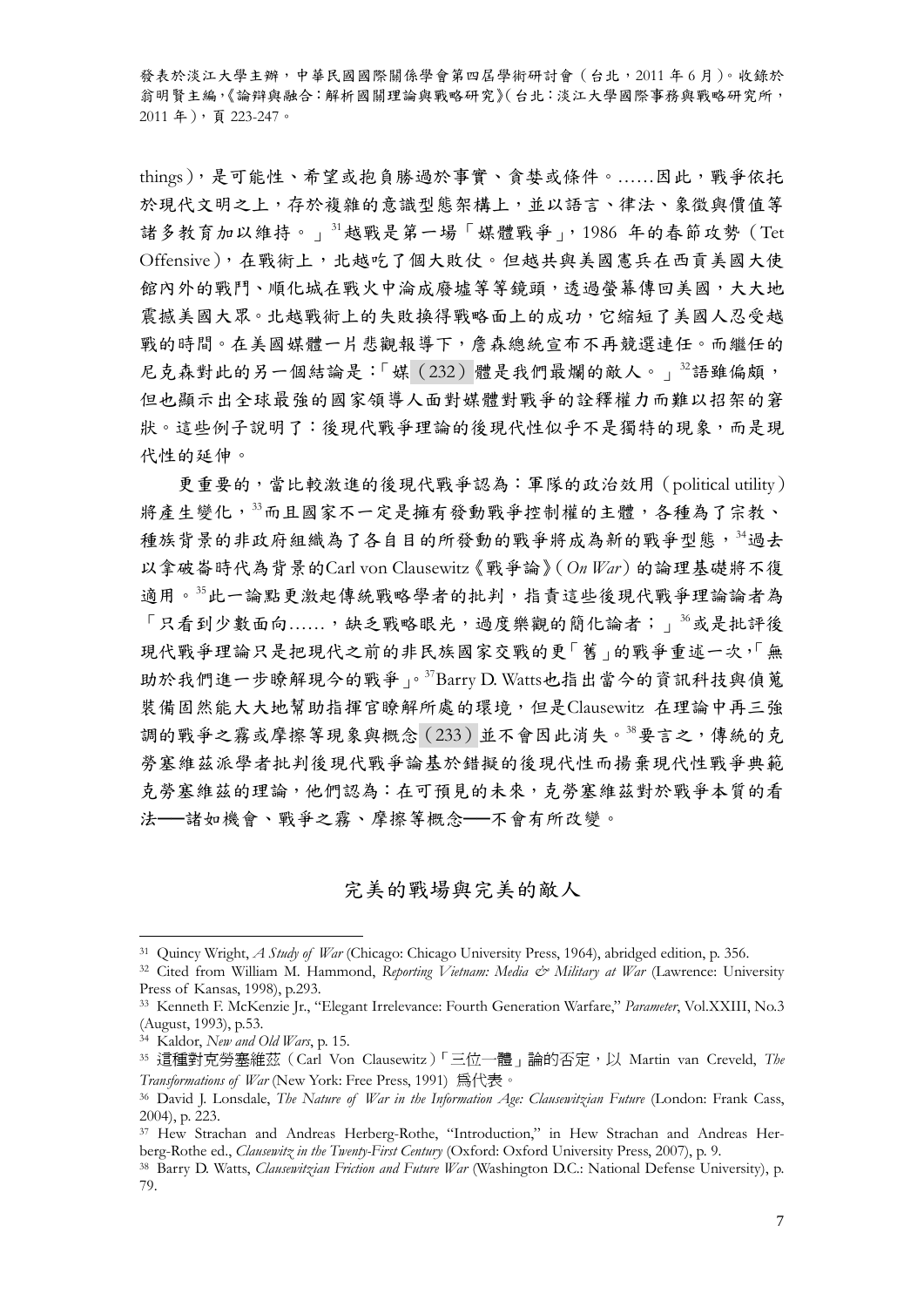後現代戰爭理論論者過度樂觀或甚至自我矛盾之處在於:他們相信新的作戰方式 ──包括達成點穴或斬首效果的以空權為主之遠距精準打擊能力──是後現代戰 爭型態下達成戰爭目標的最佳手段,將可取代冗長血腥的地面消耗戰。但此一論 點的前提是需要有完美的戰場與完美的敵人配合演出,而這正是美國的敵手或潛 在的敵手所極力要避免的。

血腥的消耗戰是現代性戰爭型態的特色固不待言。從 1789年到 1806年,單 在法國境內陣亡的法國官兵就達 170 萬人。拿破崙的最後一場戰役——滑鐵盧會 戰中,48,000名的法軍死傷達 25,000人,平均 2 個法國兵就要倒下 1 個,而再加 上英普聯軍的 22,000 名死傷,在戰役持續的 10 個小時間,雙方總共傷亡了 47,000 名官兵,平均每秒鐘就倒下去1.3名。[39](#page-7-0)工業時代的特色是大量生產,工業時代 的戰爭講求大量殺傷,拿這個標準來看,拿破崙時期的戰爭型態——至少在傷亡 規模上——確實堪當工(234) 業時代戰爭的前驅。人力消耗的戰爭形式,往往 極為血腥,所留下的後遺症甚為嚴重。一次大戰期間,戰爭進行僅1年,俄國即 損失 100 萬兵員。義大利到開戰第二年,傷亡也達到 100 萬人,除了給對手奧國 同樣的傷亡外,可說是毫無收穫。1916年2月凡爾登 (Verdun,索穆河戰役的法 國版)戰役一開打,10個月內法國士兵損失[40](#page-7-1)萬人,部隊幾乎譁變。40

步兵成為戰場主導兵種是造成消耗戰作戰型態興起的主因。不管過去或現 在,步兵較之其他兵種,都是比較經濟的兵種;步兵對於昂貴裝備的依賴度與技 術面的要求較低,舊式社會可以經由動員,從其人口中大量吸取步兵員額,而這 些步兵只要稍加裝備與訓練便可以投入戰場。除經濟面考量外,拿破崙時代之 後,步兵在戰場上的效率與騎兵、砲兵相比,越來越居於優勢的地位。同時,砲 兵的殺傷力降低也推動步兵成為主導兵種。武器本身在物理上的威力並不必然等 於殺傷力,大砲在現代性戰爭期間內幾經改良後,威力雖然日漸增加,但殺傷力 卻日益下降。拿破崙時期戰爭、克里米亞戰爭(Crimean War, 1853-1856)與墨西 哥戰爭(Mexican War, 1846-1848)是砲兵的黃金時期,砲兵的殺傷力在 1850 年前 可以達總殺傷比率的 40-50%,比起步兵的輕火器(30-40%)或步騎兵的刀器 (15-20%),砲兵的毀滅性效果可說是相當驚人的。然而過了19世紀中葉,砲兵 的殺傷效果就大幅下降到只有 8-10%。相對的,步槍射程與準度上的改進使(235) 得步槍的殺傷力在 1860 年之後增加到 85-90%。[41](#page-7-2)步兵火器的改良使得美國南北 戰爭(1861-1865)的傷亡統計為例,86%的傷亡是來自於步兵的輕火器所造成的,

<span id="page-7-0"></span><sup>39</sup> Alan Forrest, "The Nation in Arms I: The French War," in Charles Townshend ed., *The Oxford Illustrated History of Modern War* (Oxford: Oxford University Press, 1997), pp.48-63.; Williamson Murray, "Thinking about Revolution in Military Affairs," *Joint Force Quarterly*, Summer, 1997, pp.70-72.; Alfred Vagts, *A History* 

<span id="page-7-1"></span><sup>&</sup>lt;sup>40</sup> J.F.C. Fuller, *Decisive Battles of the Western World and Their Influence on History: Volume Three, From the American Civil War to the End of the Second World War* 鈕先鍾譯,《西洋世界軍事史:卷三,從南北戰爭到第 二次世界大戰》( 台北:麥田出版社,民國 85 年 ),上冊,頁 356、398、389、418。

<span id="page-7-2"></span><sup>41</sup> Trevor N. Dupuy, *Understanding War* (New York: Paragon, 1987), pp.201-203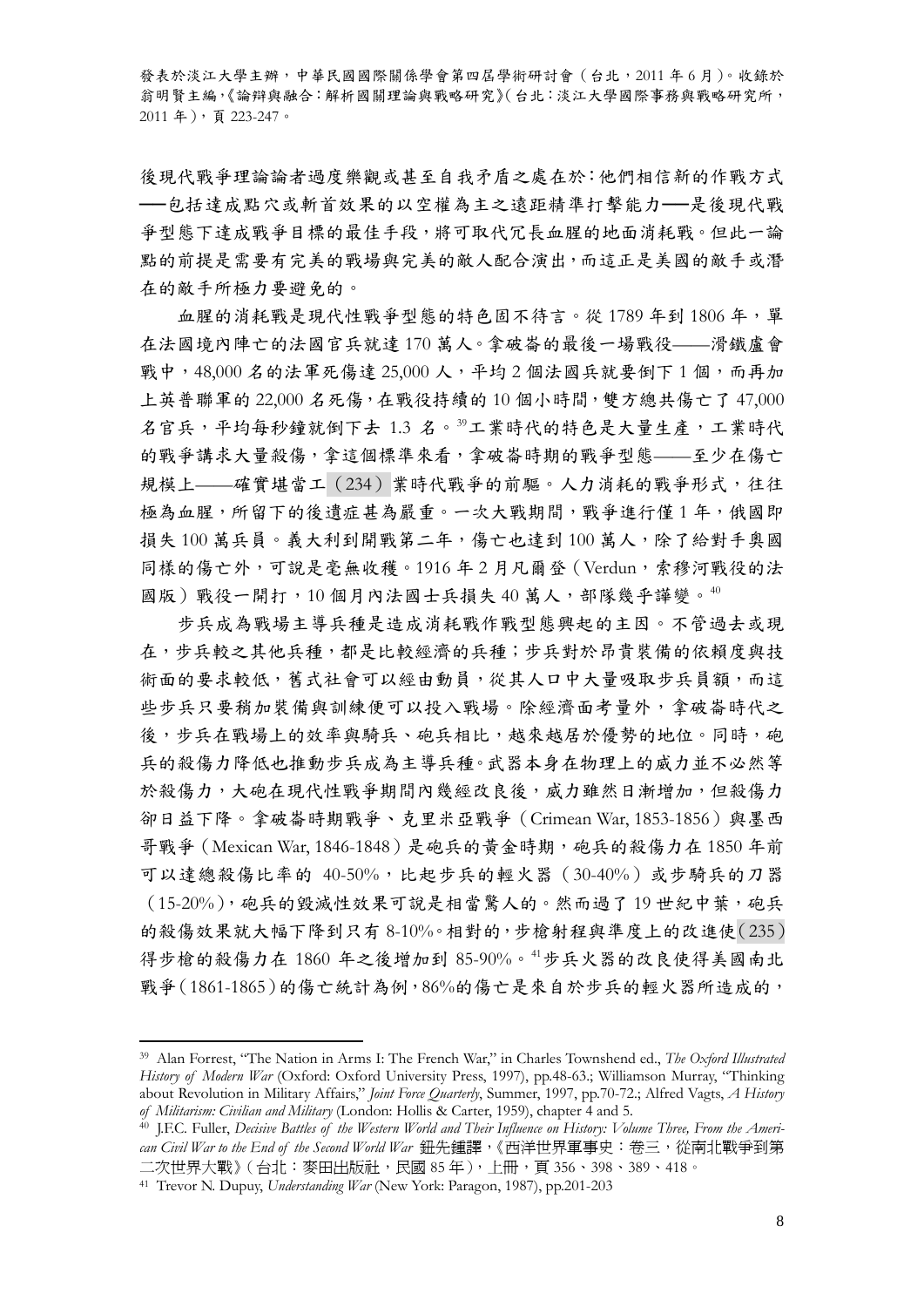只有9%傷亡來自於砲擊。[42](#page-8-0)同時,步兵的疏散程度從遠古時期的希臘戰場每10 平方公尺有 1 名士兵,降低到拿破崙時期的每 200 平方公尺 1 名士兵與美國內戰 時期的每 250 平方公尺才有 1 名士兵的比例,而到了第一次大戰機關槍出現後, 步兵的隊形更是疏散到每 2,500 平方公尺才有 1 名士兵,步兵越疏散, 砲擊所能 帶來的殺傷就越為有限。到了第二次大戰時,這個比例再增加10倍,到了 27,500 平方公尺才有1名士兵,到1973年以阿贖罪日戰爭時,這個比例是每40,000平 方公尺才有1名士兵, [43](#page-8-1)到了波灣戰爭每 426,000 平方公里才有1名士兵。 [44](#page-8-2)這種 人員的疏散程度與火力的原始威力的正比例關係反應在戰術層面尤其明顯,當第 一枚砲彈落在敵方的戰線上,在殺傷一些敵人的同時,受到攻擊敵方的第一個反 應就是疏散,敵人疏散的結果勢必使得第二枚砲彈的殺傷力要低過於第一枚,第 三枚砲彈的殺傷力更要低過第二枚。循環的結果是火力投射的量增加了,殺傷的 比例減少了。同時,因為人員疏散的結果,在大部分的情形下,使得戰術上在某 一前線所達成的突破經常變得十分的區部化,因為在該點上被擊潰的部隊往往只 佔了整個武裝力量的極小部分。[45](#page-8-3)在現代性戰爭時期,處理這種矛盾(236)的方 式,除了消耗,還是消耗, 4倍管過了臨界點的彈藥消耗在殺傷力上根本收效極 微,但是除了增加火力的投射量外似乎也別無良策。索穆河戰役(1916)與帕斯 根第爾戰役(1917)都顯示:面對敵方刻意的疏散與掩護,大規模的砲擊效果除 了使戰場變成奶油蛋糕外,還是難有明顯效果。

消耗戰也同樣發生海上與空中。兩次世界大戰期間,在整個大西洋上真正的 海軍艦隊對決其實少見,商船戰才是主要的戰鬥形式,這是一種打擊對方補給物 資的消耗戰。空權理論家Giulio Douhet提出戰略轟炸(strategic bombardment)的 概念,認為針對敵方後方的非軍事目標進行轟炸,可使敵方迅速屈服。但當時轟 炸機的導航能力不足,迷航的事件屢見不鮮;而且就算能夠正確地飛向目標區, 日益精確的高射砲火網與敵方戰鬥機所構成的空中防線,均足以對這些速度緩慢 的轟炸機群構成巨大威脅;最後,就算是能夠穿透敵方的防線飛抵目標區,轟炸 機仍因載彈量有限與缺乏精準轟炸的裝備,無法打擊真正有戰略價值的目標,因 此,參戰國所實施的戰略轟炸都無法獲得迅速的戰略效果。例如:1944 年 5 月至 1945 年 4 月對盟軍德國石化工業區的轟炸中,根據統計,英國皇家空軍 9,500 公 頓的投彈量中有 84%是根本就落在目標區外,落進目標區內的只有12.9%,而真 正擊中預定目標點煉油生產區的則只有 2.2%。美國空軍以風險性大許多的白晝 轟炸,但也只有 26.8%的投彈量投進目標區內。[47](#page-8-5)因 (237) 此,雖然戰略轟炸是

<span id="page-8-1"></span><span id="page-8-0"></span><sup>42</sup> Trevor N. Dupuy, *The Evolution of Weapons and Warfare* (London: Jane's, 1980), p.171. 43 Dupuy, *The Evolution of Weapons and Warfare*, p.312. 44 王普豐,《信息戰爭與軍事革命》(北京:軍事科學出版社,<sup>1995</sup> 年),頁 <sup>153</sup>。

<span id="page-8-4"></span><span id="page-8-3"></span><span id="page-8-2"></span><sup>45</sup> Jones, *The Art of War in the Western World*, p.641.<br><sup>46</sup> John Bourne, "Total War I: The Great War," in Charles Townshend ed., *The Oxford Illustrated History of*<br>*Modern Wa*r (Oxford: Oxford University Press. 1997). p.

<span id="page-8-5"></span><sup>&</sup>lt;sup>47</sup> W. H. Parks, "Precision' and 'Area' Bombing: Who Did Which, and When?" in John Gooch ed., *Airpower: Theory and Practice* (London: Frank Cass, 1995), pp.165-166.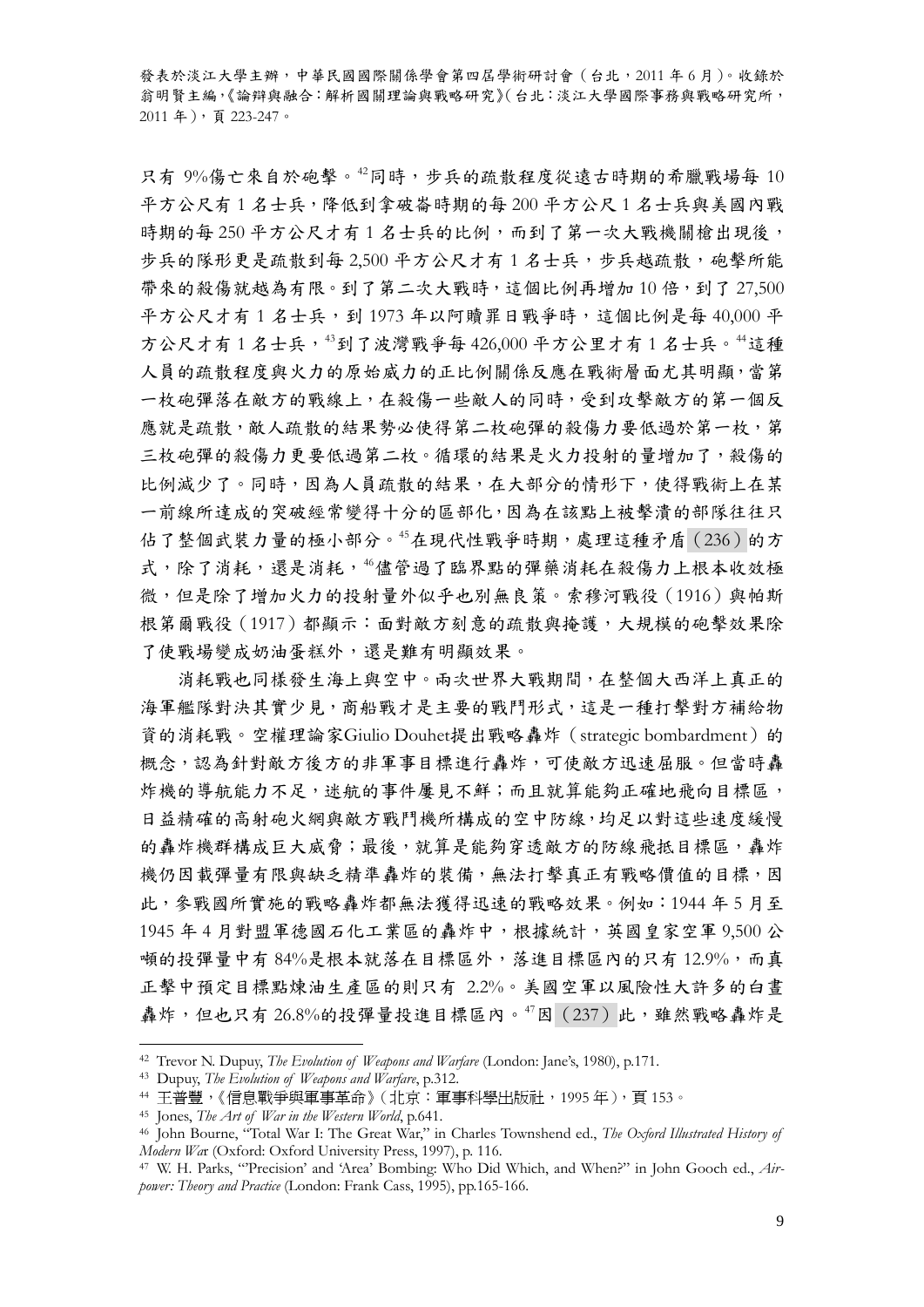設計來避開僵持與消耗之地面戰鬥而取得勝利的作戰方式,但看轟炸機隊的規模 越來越大、次數越來越頻繁,它最後仍然落入消耗戰的邏輯中。[48](#page-9-0)

英國戰略家 Michael Howard稱第一次世界大戰前後為「第一類型總體戰」 (Total War Mk. 1),但隨著現代科技的進步,機械化與無線電通訊使得野戰部隊 重新獲得機動性,空中武力的發展不僅擴大的戰場範圍,更使得在雙方部隊交戰 之同時還能大舉摧毀敵方的社會結構與經濟資產,於是隨著現代科技的發展進入 了「第二類型總體戰」(Total War Mk. 2)。 [49](#page-9-1)這兩種類型的總體戰以消耗的性質來 講其實相差無幾,但是在消耗的基礎上,前者幾乎全繫於人力資源的基礎上,而 後者,則是希望以火力的消耗來取代人力的消耗,如果不能從消耗戰中脫身,至 少也要使消耗戰打得比較能夠讓人接受。

「第二次世界大戰,美國人的作戰藝術——除少數例外情況外——都是強調 火力的運用以消耗敵方的人力」。[50](#page-9-2)這個法則可以一直通用迄今。這種以物資基礎 來降低戰爭風險的新消耗戰形式,使得聯軍的將領——像是艾森豪、蒙哥馬利、 朱可夫——與其說是偉大的將領(Great Captain),倒不如稱之為軍隊總經理 (Military Manager),真正敢冒險的將領——像是巴頓、隆美爾——在大戰中是極 少數的例子,而且通常不起太大的作用。[51](#page-9-3)那些像是德國的裝甲兵團儘管在作戰 層次上有令人矚目的表(238)現,但是整個戰爭的勝負還是取決於國家動員後 所呈現的總體國力,從這個角度看,第二次大戰與第一次大戰相同,勝利都是靠 龐大的消耗所換來的。[52](#page-9-4)到了越戰,就美軍指揮官而言,保存士兵生命,比起戰 術勝利重要,因此,指揮官捨冒險而講求安全,火力壓過機動。[53](#page-9-5)即使是波灣戰 爭,那也是一場火力大過於機動的戰爭,當聯軍陸上兵力迂迴對伊拉克部隊一翼 包圍時,面對的是已被聯軍空中武力轟垮的伊拉克陸軍殘部。[54](#page-9-6)波灣戰爭之所以 成為一場典範性的勝利,即是能在人員死傷比例極少的情形下達成戰爭目標。

但是以火力的消耗來取代人力的傷亡,並不能解決所有問題。第一項遭遇到 的問題是:如同前述,武器的原始威力激增或是其火力投射密度增加之後,迫使 受攻擊的部隊進行疏散、掩護以躲避對方武器的殺傷,人員疏散的結果,造成武 器的殺傷力降低。第二項問題是附帶損害(correlated damage)的不可避免。武器 威力與火力密度的增加固然對於疏散、掩護的敵方部隊的殺傷力降低,但對於非 軍事性目標——平民——仍然會帶來難以避免的損害。在戰時,這種附帶損害有

<span id="page-9-0"></span><sup>48</sup> 參見:陳文政,〈戰略轟炸的理論、應用與限制〉,《國防雜誌》,第 11 卷,第 11 期(民國 85 年 5 月)。

<span id="page-9-1"></span><sup>49</sup> Howard, "How much can Technology Change Warfare," p.4.

<span id="page-9-2"></span><sup>50</sup> G.A. Higgins, "German and US Operational Art: A Contrast in Manoeuvre," *Military Review*, October, 1985, p.23.

<span id="page-9-3"></span><sup>&</sup>lt;sup>51</sup> Howard, "How much can Technology Change Warfare," pp.4-6.<br><sup>52</sup> Creveld, *Technology and War*, pp.164-165.

<span id="page-9-5"></span><span id="page-9-4"></span><sup>&</sup>lt;sup>53</sup> Robert H. Scales Jr., *Firepower in Limited War* (California: Presidio, 1995), pp.74-82.<br><sup>54</sup> Grant T. Hammond. "Myths of the Gulf War: Some Lessons Not to Learn." *Airtower Journal*. Fall 1998.

<span id="page-9-6"></span>p.7.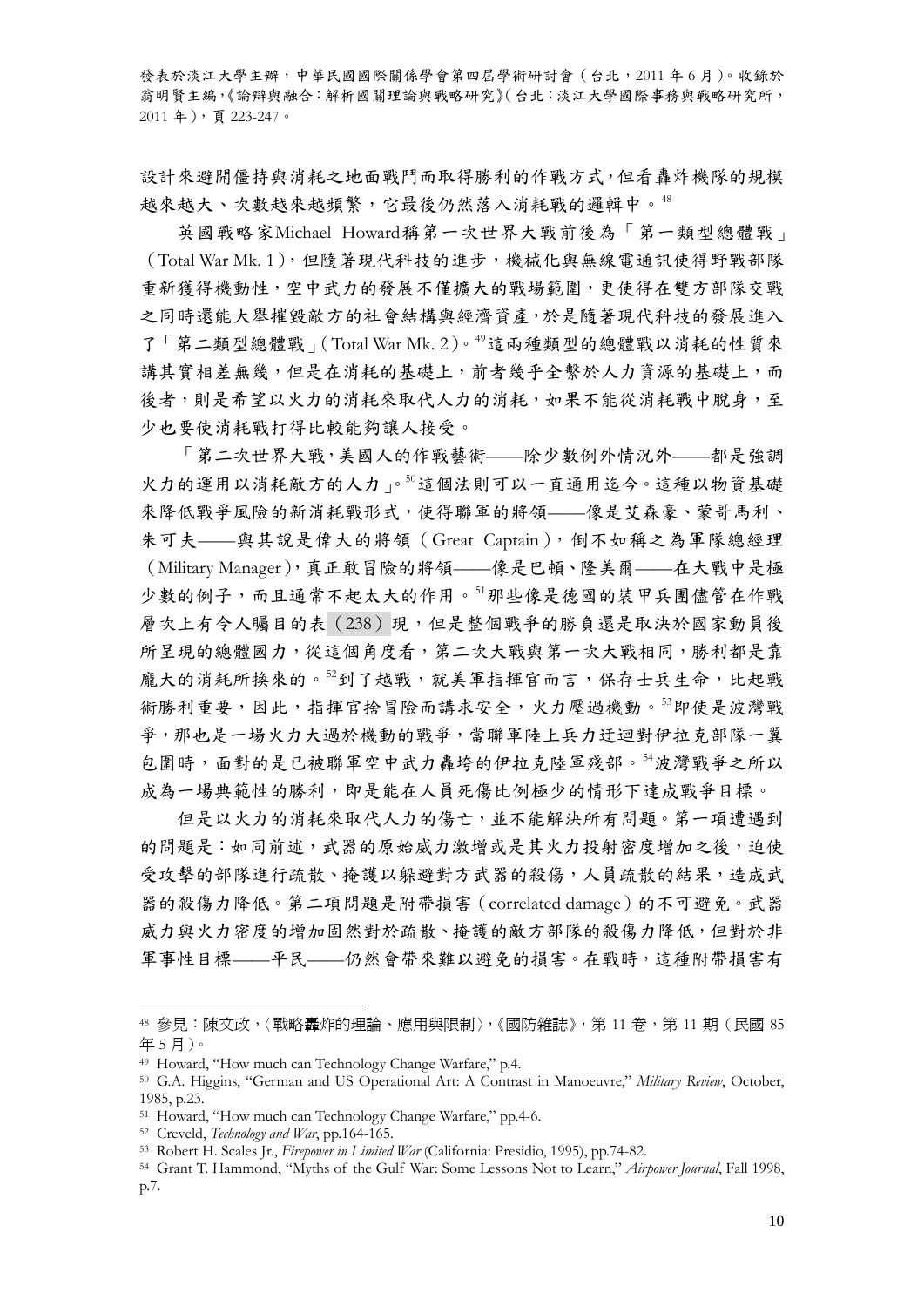時是雙方交戰所無意造成的。然而,在現代性戰爭中,對於平民目標的大規模傷 害是主要出自於總體戰概念下的蓄意破壞,例如:戰略轟炸理論是針對平民目標 而來,攻擊者經常會指稱這些目標直接或間接有助於敵方的軍隊,因而正當化對 這些非軍事性目標的破壞。二次大戰之後,戰爭法中對平民與軍隊的區別再度抬 頭,除非是報復敵方對(239)己方平民的殺傷,西方社會越來越難以容忍他們 自己的軍隊對其他國家的人民進行類似戰略轟炸一般的不加區分的殺傷。而從晚 近的人道救援與維和行動的幾次例子上看,更是朝向無法容忍其他國家的軍隊對 於其他國家的平民的不加區分的殺傷。最後,以火力取代人力的簡單邏輯隨著衝 突型態的複雜化也越來越難以適用。首先,在後冷戰時期,西方國家在介入人道 救援行動與維和行動時,火力的運用受到相當大的限制,不僅交戰規則限定在受 到直接的生命威脅時才許開火,而且越來越多的例子顯示在地形不利或者可能會 造成附帶損害的情形下,火力運用的可能與其效益越來越低。

美國是舉世最有本錢打消耗戰的國家,也是最常使用消耗戰的國家。但從二 次世界大戰之後,美國出兵的考量上減少傷亡的要求往往比起軍事上的勝利來得 重要。因此,為了使火力的運用能夠真正降低近接戰鬥所可能會引起的傷亡與附 帶傷亡並適應新的衝突型態,遠距精準的火力投射能力成為資訊時代戰爭中所必 需,也是從消耗戰邏輯中解套的可能方案。而新的火力運用型態以空軍為始為 主,精準導引彈藥(precision-guided munitions, PGM)在二次世界大戰之後逐漸 問世,使得傳統的砲彈、炸彈逐漸被淘汰,過去那種瞎貓碰死老鼠的空對面攻擊, 有了極大的轉變。

美軍在韓戰時期,開始普遍使用導引炸彈來對付橋樑之類的戰略性點目標。 [55](#page-10-0)1965-1968 年「滾雷」(Rolling Thunder)作戰期間,美國空軍出動了 700 架次戰 機去轟炸河內南方 70 哩處 (240) 的清化 (Thanh Hoa)鐵橋,被擊落了 8 架也 沒能達成任務;1972年「達陣者」(Linebacker)第一階段作戰行動,12 架F-4 戰 轟機再度轟炸清化鐵橋,由於天候因素,攻擊機僅能使用 5 枚光電導引炸彈進行 攻擊,只擊傷鐵橋。半個月美軍捲土重來,14架F-4 戰轟機再次進行轟炸,這次 使用了15枚雷射導引炸彈,終於擊毀清化鐵橋,而這2次任務,儘管北越防空 砲火猛烈,美軍軍機無一傷亡。[56](#page-10-1)福克蘭戰爭(Falklands War, 1982),阿根廷空軍 只有 5 枚空射型飛魚飛彈 (Exocet), 但出擊 3 次, 就分別擊沉了英國特遣艦隊 二艘船,包括 19,000 噸級運輸艦大西洋運輸號(*Atlantic Conveyor*)與 4,000 噸級巡 防艦雪菲爾號(HMS *Sheffield*),由於飛魚飛彈 40%的命中率與一旦被擊中後的 100%的擊沉率,英國海軍一直要到確知阿根廷 5 枚空射型飛魚飛彈都用掉了, 才敢放心讓主力艦隻進入福克蘭島近岸水域。若是戰前阿根廷多買了幾枚這種飛

<span id="page-10-0"></span><sup>55</sup> Richard P. Hallion, "Precision Air Attack in the Modern Era," in Richard P. Hallion ed., *Air Power Con-*

<span id="page-10-1"></span>*front an Unstable World* (London: Brassey's, 1997), p.117. 56 John Keegan and Richard Holmes, *Soldiers: An Illustrated History of Men in Battle* (New York: Konecky & Konecky, 1985), p.197.; John Pimlott, *Vietnam Decisive Battles* (New York: Barnes & Nobles, 1990), pp.172-174.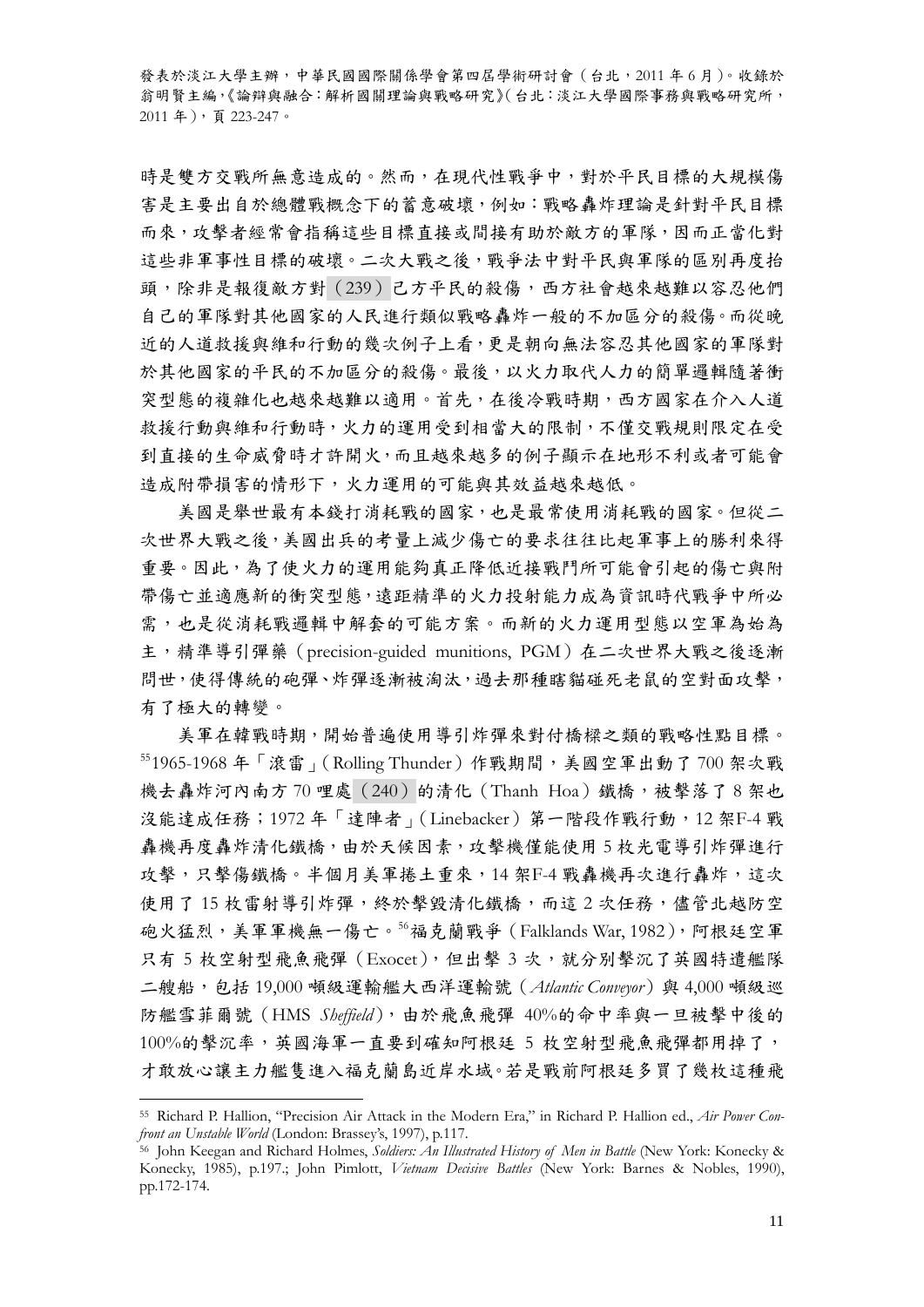彈,或許戰爭就不是以原來的方式結束。[57](#page-11-0)波灣戰爭中,1架F-117 轟炸機出動1 次扔 1 枚炸彈的效果,抵得上二次大戰時B-17 轟炸機出動 4,500 架次、扔 9,000 枚炸彈的效果,或是越戰時出動 95 架次、扔 190 枚炸彈的效果。在波灣戰爭中, 6 週內共使用了 17,000 枚精準導引彈藥(包括了 9,000 餘枚雷射導引炸彈,5,000 餘枚空對地飛彈,2,000 餘枚反輻射飛彈與 333 枚巡弋飛彈),單單雷射導引炸彈 的使用量就是越戰時期長達 9 個月的空襲北越行動的兩倍。雖然在比例上佔不到 5%的精準導引彈藥,卻摧毀了 75%伊拉克重要的戰略與作戰(241)目標。但不 可否認的,波灣戰爭同時也使用了21萬枚傳統炸彈 (佔 95%強的比例)。[58](#page-11-1)因此, 遠距精準武力在波灣戰爭的運用密度雖高,但才只是個開始,在整體火力上所佔 比例仍然有限。1995年,北約介入波士尼亞內戰,與波灣戰爭不同,在這次命名 為謹慎武力 (Deliberate Force) 的軍事行動中,為了嚇阻塞爾維亞人的行動,北 約部隊大量使用精準導引彈藥,而且專打塞爾維亞人指揮管制中心、運補線、野 戰部隊與空防系統。以美軍為例,在這次行動中,計使用了 622 枚精準導引彈藥 與僅僅12枚傳統炸彈,美國以外的國家使用精準導引彈藥的比例較低,計使用 了 86 枚精準導引彈藥與 306 枚傳統炸彈,平均起來,在 95 年的謹慎武力行動中, 盟軍使用精準導引彈藥的比例達 69%,約為波灣戰爭時的 12 倍。在針對重要目 標的 700 架次空中任務中,可達成完全摧毀既定目標的比例達 67%,可達成重創 目標的比例為14%,僅能造成目標輕微損傷的有16%,只有3%是完全打不到目 標。[59](#page-11-2)在 2003 年的伊拉克戰爭中,由傳統炸彈改裝的聯合直攻武器(joint direct attack munition, IDAM)的使用量大增,成為該場戰爭中使用次多 (5086枚)的 精準武器,聯合直攻武器遠較雷射導引武器價廉,效果相近,在阿富汗戰爭中所 投擲的7200枚精準彈藥中也佔4600枚之多,將成為美軍未來精準彈藥的主力。  $60(242)$  $60(242)$ 

這種以精準導引彈藥為基礎的精準交戰能力(precision engagement),重新定 義了戰略轟炸的概念,新的「戰略攻擊」(strategic strike,外科手術性攻擊可以說 是它的俗稱)的觀念逐漸興起,舊的戰略轟炸是大規模空襲平民目標,新的戰略 攻擊則是「以獨有的空中與太空能力,打擊敵人心臟,破壞重要的指揮管制系統 與支持戰爭的能力,並避免需再動用地面部隊來攻進目標。」[61](#page-11-4)戰略攻擊的概念 雖在打擊的目標與打擊的手段上與傳統的戰略轟炸有所不同,但是的目的上,還 是反映了同一件事:希望跳出地面部隊血腥的消耗戰,藉由打擊敵人的戰略重 心,以點穴或斬首的方式,以空中的力量迅速地達成決定性的戰果。

<span id="page-11-1"></span><span id="page-11-0"></span><sup>&</sup>lt;sup>57</sup> Max Hastings and Simon Jenkins, *The Battle for Falklands* (London: Book Club, 1983), p.319<br><sup>58</sup> Hallion, "Precision Air Attack in the Modern Era," pp.119-120.; Thomas A. Keaney and Eliot A. Cohen, *Revolution in Warfare? Air Power in the Persian Gulf* (Maryland: Naval Institute Press, 1995), pp.191-192, 203. 59 Hallion, "Precision Air Attack in the Modern Era," pp.121-122.

<span id="page-11-2"></span>

<span id="page-11-3"></span><sup>60</sup> Anthony H. Cordesman, *The Iraq War: Strategy, Tactics, and Military Lessons* (Washington D.C.: Center for

<span id="page-11-4"></span><sup>&</sup>lt;sup>61</sup> USAF, *Strategic Attack* (Air Force Doctrine 2-1.2), p.21.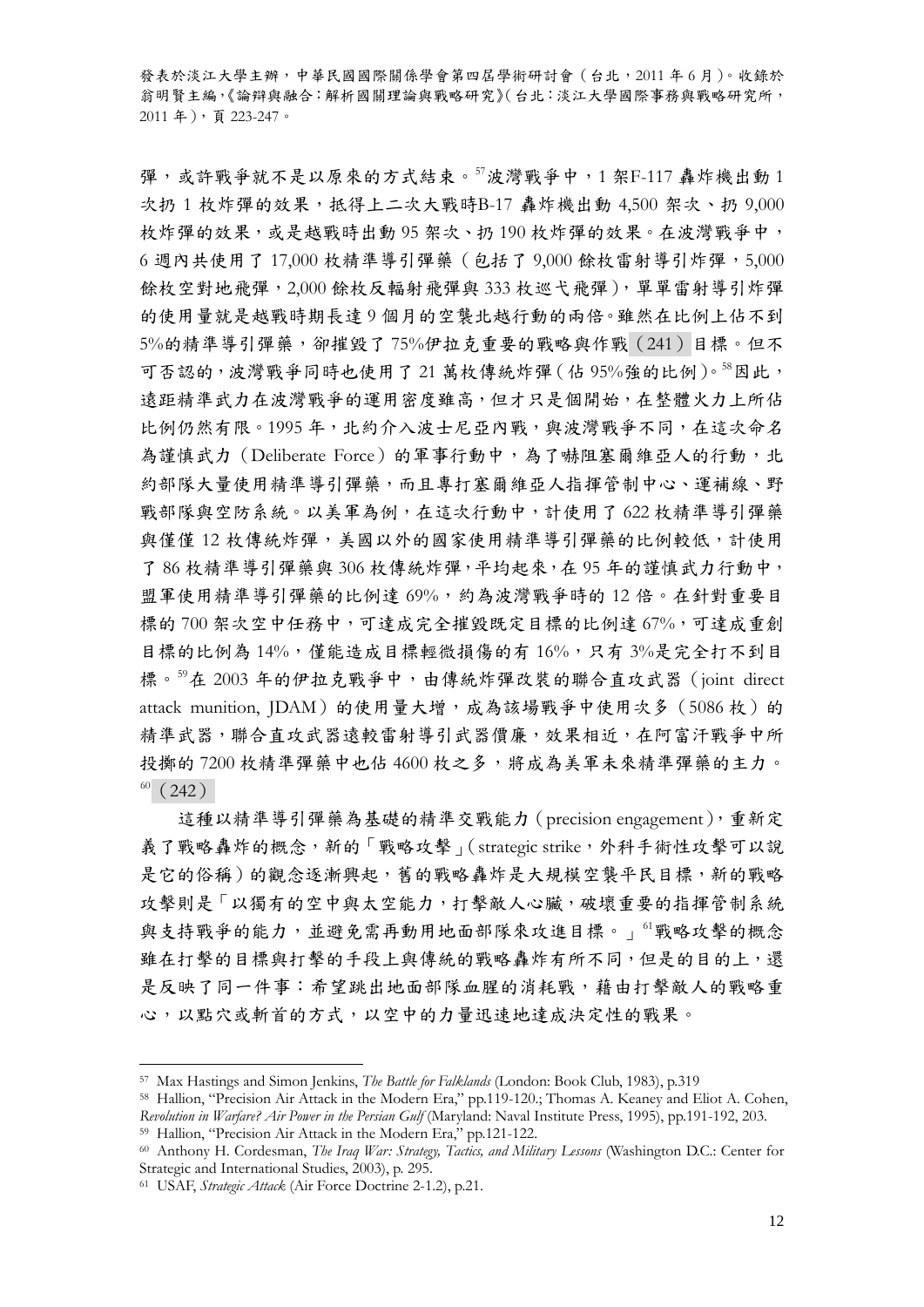然而,就威脅來源言,現代戰爭時期的威脅來源是來自於同類型的敵對國家 (peer challenger),例如第一次世界大戰的英、法與德、奧或是第二次世界大戰 的英、美、俄與德、日,這些國家間雖然有發展與文化上的差異,但基本上作戰 的方式具有可預測的相似性。但後現代戰爭理論論者指出:在後現代戰爭時期美 國主要的威脅乃來自於不對稱的威脅,所謂不對稱,乃「與對手不同的行動、組 織或思考以極大已之優勢、利用敵之弱點、掌握機先或取得更大之行動自由。不 對稱戰爭型態可能是政治戰略性的、軍事戰略性的、作戰面的或以上諸項的組 合。不對稱戰爭需要不同的方法、技術、價值、組織、時間感或以上諸項的組合。」 [62](#page-12-0)不對稱戰法具有趨弱避強的特質,就現代觀點而言,主要乃指非傳統或非正規 的作戰方式。<sup>[63](#page-12-1)</sup>不對稱戰法是對稱(243)(symmetric)戰法的相反,所謂對稱戰 法,在美軍的觀點中是指相同類型的武力間的交戰,因此交戰的結果將取決於數 量、訓練、領導與科技的優勢,不對稱戰法則為不同類型武力間的交戰。[64](#page-12-2)科技 的因素是西方國家戰略思維中的重要因素,美國在軍事科技上的領先使得潛在的 對手很難能夠在那種美國式的科技消耗戰爭中挑戰美國。因此,對美國的不對稱 戰法就是不以美國所擅長的科技消耗作戰方式與美國交戰。越戰與波灣戰爭是兩 種不同典型,越戰中,越共或北越的游擊戰法能夠在叢林中逐漸消耗美軍的科技 優勢,但只要越共或北越對美軍陣地進行大規模的正規攻擊(如溪山圍攻),美 軍憑藉科技所享有的優勢就會再度顯現出來。波灣戰爭中伊拉克最大的軍事失 誤,就是妄想在那種美軍所擅長的作戰方式與地形中,好整以暇地與美軍交戰。 這兩個例子,會讓美國人的潛在對手學會:不要用美國人所擅長的作戰方式與美 國人戰爭。

更令人矚目的,當交戰兩造所爭的利益不是具體的土地,而是難以計量的道 德價值時,比如民主、人權等等,對這些抽象價值的價值認定因為文化、宗教、 政治型態等的歧異所會使得不對稱性還要乘數估算。在這種衝突中,衝突的目標 幾乎完全於土地的爭奪無關,因此軍事概念下的佔領與攻守概念很難適用。敵人 是誰?有時也不是很清楚,其至在某些例子中,是沒有敵人或不能製造敵人。學 者甚至指出:後冷戰軍隊建軍備戰的最主要障礙是尋求敵人,而在後英雄時代的 戰爭型態中,戰爭不僅是社會(244)變遷的反應,更是後現代政治現實的反應, 而這個後現代的現實就是我們處在一個「沒有敵人」的社會。[65](#page-12-3)後冷戰時期,當 持著特定理念或價值的美軍進入係爭地區時,無論這個的價值是維持當地秩序、 人道救援、和平維持或其他高尚理由,總是會與當地勢力的利益不相對稱,並免

<span id="page-12-0"></span><sup>62</sup> Steven Metz and Douglas Johnson, *Asymmetry and U.S. Military Strategy* (Carlisle: U.S. Army Strategic Studies Institute, 2001), p. 5.

<span id="page-12-1"></span><sup>63</sup> Charles J. Dunlap, Jr, "Preliminary Observations: Asymmetrical Warfare and Western Mindset," in Lloyd J. Matthews ed., *Challenging the United States Symmetrically and Asymmetrically: Can America be Defeated?* (Penn-

sylvania: U.S. Army War College, 1998), p.1.<br><sup>64</sup> Freedman, *The Revolution in Strategic Affairs*, p.40.

<span id="page-12-3"></span><span id="page-12-2"></span><sup>&</sup>lt;sup>65</sup> Christopher Coker, "Post-Modern War," *RUSI Journal*, June, 1998, p.13.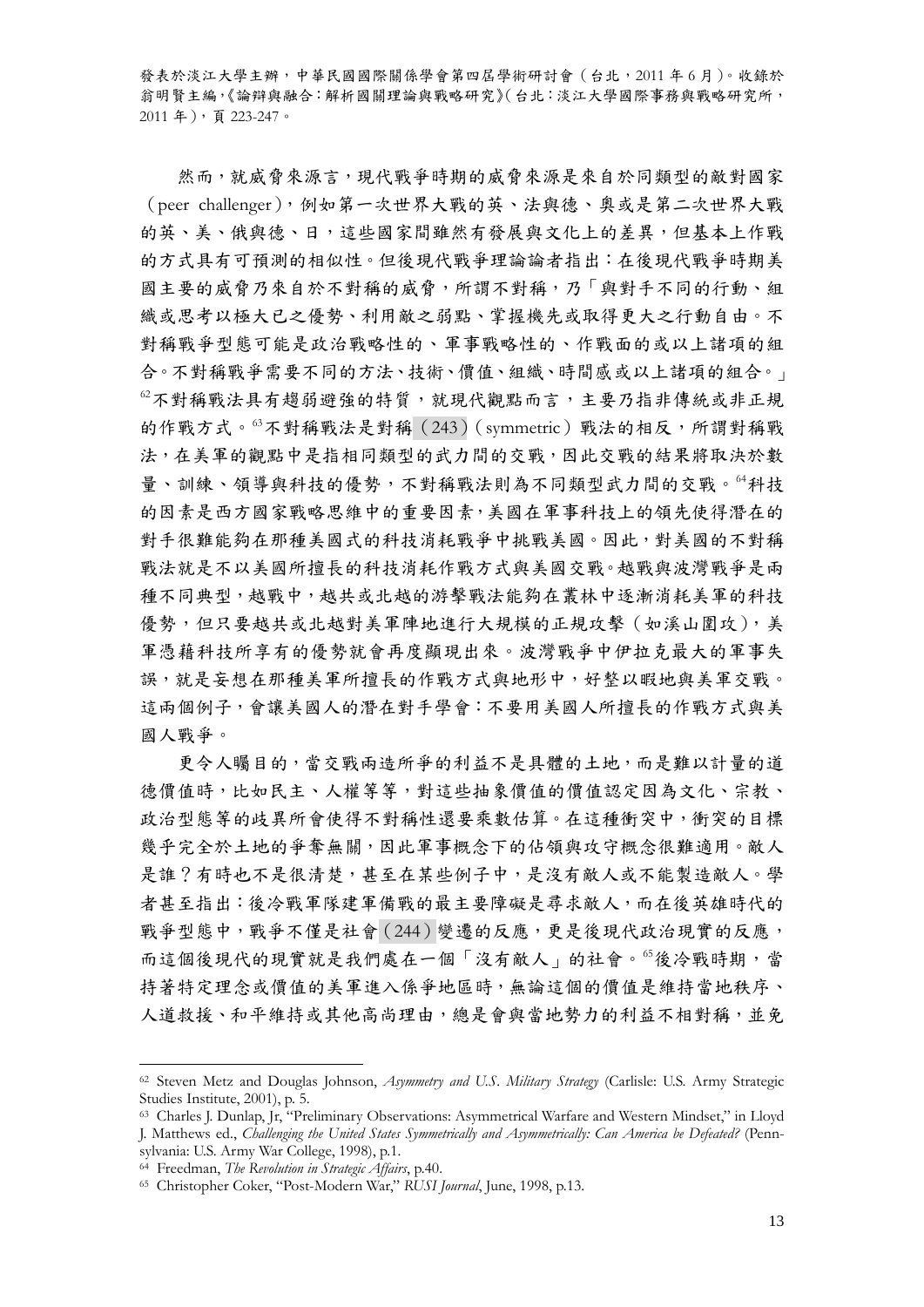不了當地民眾以其介入主權國家內政或以西方價值強加於人的敵對意識。在這樣 的環境中,武力的行使受到極大的限制,西方的軍隊經常只能扮演坐著裝甲車的 義警。1992年3月間,14,000名聯合國維和部隊進入波士尼亞(Bosnia-Herzegovina) 來隔離克羅埃西亞(Croatia)與賽爾維亞(Serb)部隊。但當他們進入波士尼亞 後,才知道要制止賽爾維亞人對回教徒進行的種族清除是非常困難的任務。維和 部隊除了要留意自己安全之外,在裝聾作啞外,心理更蒙受沈重的道德壓力,整 個維和行動不了了之。<sup>[66](#page-13-0)</sup>到了 1999 年,情況也好不到哪裡去,北約對南斯拉夫的 轟炸行動中,北約儘管可以精準導引彈藥痛炸貝爾戈勒(Belgrade),但北約飛行 員在 15,000 英呎高空中透過電腦化的目標顯微系統仍然清楚地看見地面上的賽 爾維亞人照樣在燒回教徒的房子。[67](#page-13-1)

九一一恐怖攻擊事件之後,美國發動全球反恐戰爭,先後用兵阿富汗與伊拉 克。在對付伊拉克正規軍這種完美的同類型敵人時,在曠野的完美戰場裡美軍的 優勢得以完全發揮。但是當在阿富汗的崇山峻嶺的不完美戰場中,又碰上不完美 的阿富汗非正規軍時,美軍還是得由步兵進行傳統的消耗戰,而當伊拉克的正 (245)規軍屈服了後,美軍還是得由步兵擔任綏靖的任務,同樣消耗。這兩場 消耗戰事,還是得由地面部隊處理,消耗無法速決,成為小布希政府第二任任期 極大的戰略負擔。而且,美軍面對的是不懼死亡的宗教狂熱份子,於是舊傳統的 消耗戰新上場,「反恐戰爭本身就是消耗戰,如果一個宗教狂熱恐怖份子沒有被 擊殺或監禁,那他一定會想盡辦法來試圖殺你或破壞你的文明。」一個退役的陸 軍軍官在美國陸軍戰院的官方刊物如此寫著,「除了讓敵人流盡鮮血外,沒有替 代方案。」[68](#page-13-2)

#### 結論

美國國防分析家Carl H. Builder曾中肯地說:美軍的軍事戰略主要針對「他們準備 想到打的戰爭型態」,而不是「真正會遇到的戰爭型態」。[69](#page-13-3)事實上,這種現象也 不是美國所獨有,特殊的社經背景、不同的歷史經驗與分歧的軍種利益,都可能 造成這種現象。法國人在馬其諾防線(Maginot Line)空等不會來的德軍攻擊, 直到法國淪陷;英國人在新加坡準備給海上的日軍船艦迎頭痛擊,直到日本陸軍 從後方一路撲來。有戰略論述支撐的國防軍事政策有利有弊,好的是,施政在一 套哲學之上,有理則可循;壞的是,政權更易可以改變政策,但要撼動一套既定 的戰略論述則非常困難。

前述對後現代戰爭理論兩個面向的批判,雖未能窮究所有的質疑,但至少針

<span id="page-13-3"></span><span id="page-13-2"></span>

<span id="page-13-1"></span><span id="page-13-0"></span><sup>&</sup>lt;sup>66</sup> Laura Sibber and Allan Little, *The Death of Yugoslavia* (London: Penguin, 1996), chapter 18.<br><sup>67</sup> Ignattieff, *Virtual War*, p.105.<br><sup>68</sup> Ralph Peters, "In Praise of Attrition," *Parameters*, Vol. XXXIV, No. 2 (2004), kins University Press, 1989), p. 127.